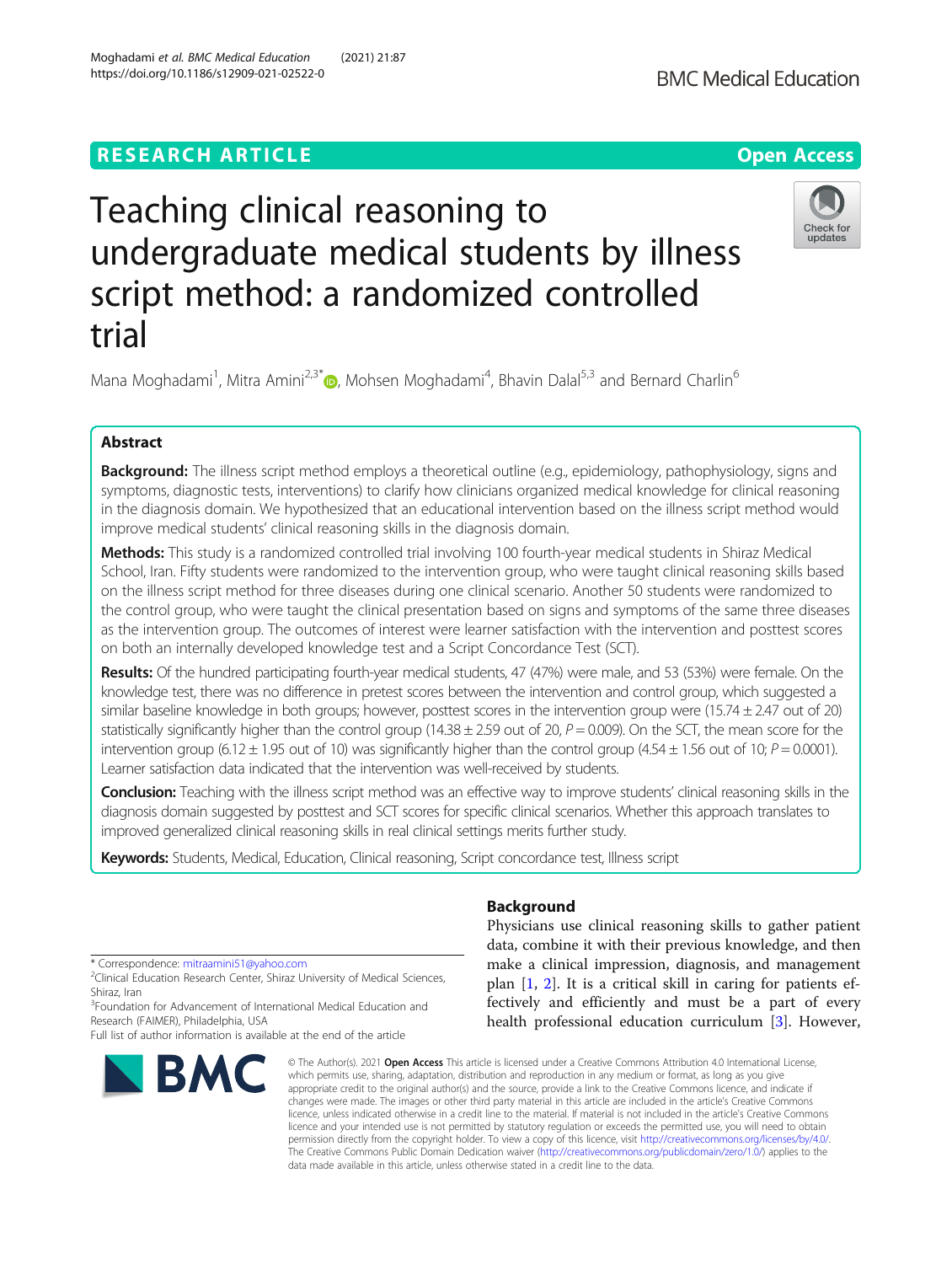according to a survey of 123 United States internal medicine clerkship directors, medical students lack clinical reasoning concepts. The authors recommended that all undergraduate medical education curriculum incorporate a structured curriculum in the clinical reasoning field [\[4](#page-5-0)].

The conceptual framework of script theory holds that human brains interpret the world by comparing the features of the mental models it makes with a real scene's structures, checking for consistencies and inconsistencies, patterns, and irregularities. Based on the script theory, expert clinicians make a diagnosis by considering related differential diagnoses based on comparing and contrasting key features. These expert clinicians activate networks of prearranged knowledge, called "illness scripts" [[5](#page-5-0)]. The illness script method uses a theoretical outline to clarify how medical diagnostic knowledge will be organized into different categories. These categories include epidemiology, the pathophysiology of diseases, symptoms, clinical signs, and interventions, leading to an accurate diagnosis [\[6](#page-5-0)].

As novice learners, most medical students currently develop clinical reasoning skills informally in clinical wards with varying degrees of supervision. They generally organize their medical knowledge according to the components of the curriculum. When making a diagnosis, medical students often use a process of hypothesis generation and try to test one symptom at a time.

Teaching clinical reasoning by illness script model could help medical students acquire acceptable skills in generating differential diagnoses and clinical data interpretations [\[7\]](#page-6-0).

Different assessment methods like clinical scenario-based multiple-choice questions, extended matching questions, and well-known clinical reasoning tests, such as the Script Concordance Test (SCT), may provide reliable evidence of medical students' clinical reasoning skills in the diagnosis domain [[8](#page-6-0)]. SCT is one assessment of clinical reasoning skills that emphasizes data interpretation by asking learners to estimate the impact of new information on a suggested hypothesis. The SCT is based on the illness script method, which was developed in the field of cognitive psychology. The SCT measures the progress of illness scripts method in medical students as novice learners by comparing their performance on this test to a panel of expert physicians [\[9\]](#page-6-0).

To better prepare the students for clinical rotations, we designed a brief educational intervention around clinical reasoning in the diagnosis domain. We hypothesized that an education intervention based on the illness script method would improve students' clinical reasoning skills in the diagnosis domain.

## Methods

### Study design and participants

This Ranomized controlled trial was conducted at Shiraz Medical School, which was established in 1952 in south Iran. The medical school has a seven-year undergraduate medical education curriculum, including horizontal integration of basic science courses and 36 months of clinical rotations. Graduates are qualified for medical practice as general practitioners, but they may continue their education in specialties and subspecialties [\[10](#page-6-0), [11](#page-6-0)].

The sample size had been calculated to be 32 in each group, assuming a power of 90%, the confidence interval of 95%, standard deviation 5.89, and 4.04 to find a 3.6 difference in the groups' mean. Regarding at least 20% of the missing, this number had increased to 50 in each group.

A total of hundred fourth-year medical students were selected randomly from all students who entered the didactic classes in the internal medicine department to participate in the randomized controlled trial. Fifty students were randomized to either the control group or the intervention group. We used the CONSORT statement about randomized controlled trials [\[12](#page-6-0)]. A diagram of the study design is shown in Fig. [1.](#page-2-0) For ethical purposes, after the initial intervention and measurements of outcomes, students crossed over to the other group to ultimately receive the educational content in both formats. Both groups attended teaching sessions (workshops) that lasted around 7 h, excluding breaks. Both workshops were guided by an internal medicine expert who was highly familiar with teaching clinical reasoning skills in the diagnosis domain (third author). Several tutors also helped during small group sessions during both workshops. Descriptions, timings, and agendas of each group's workshops are described in Table [1](#page-2-0).

The workshop's goal in the intervention group was to help students develop a correct problem representation from the patient's clinical problem and organize data into three illness scripts; this was based on a clinical scenario adapted from a study by Levin et al. published in MedEdPortal [\[13\]](#page-6-0). .Details on the case and facilitator guide are provided in Supplementary Appendix [1.](#page-5-0) To help students compare and contrast the findings, the 'think aloud' method was also used in the intervention group [[14\]](#page-6-0). An external observer, familiar with the clinical reasoning, observed both intervention and control group workshops, and confirmed using the facilitator's guide by the facilitator and tutors.

## Evaluation methods Knowledge test

Before conducting the lecture and illness script sessions, the researchers designed ten multiple choice-questions for pretest and posttest. Each question measured a specific teaching point. In both groups, the pretest was done before, and the posttest was done after the teaching sessions. Each question had 2 points, and the total score for each of the pretest and posttest was 20. Both the pretest and posttest were completed on paper in a proctored and closed-book setting. The scores were measured using an answer key that was developed before the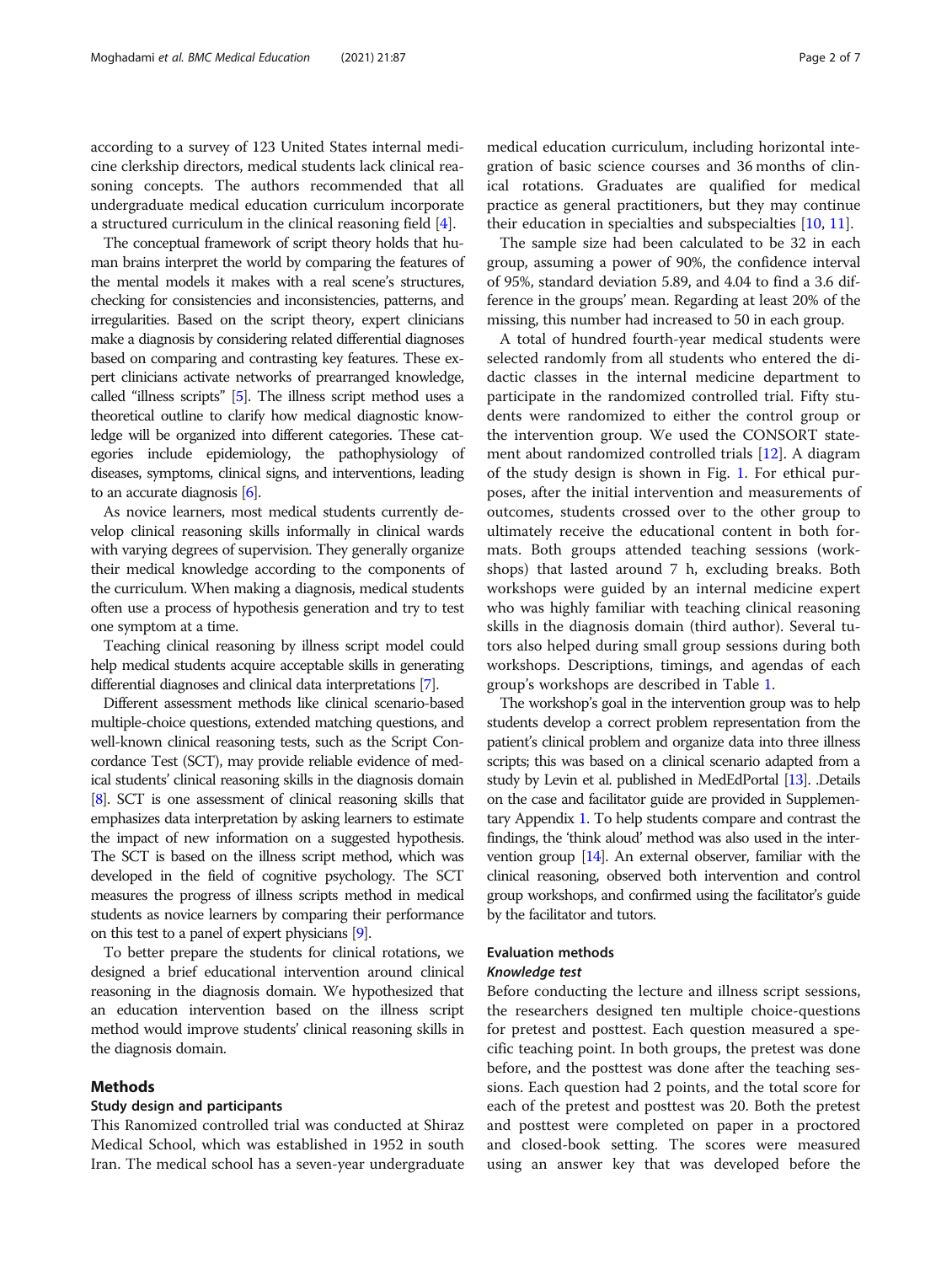<span id="page-2-0"></span>

administration of the tests. The scorers of the pretests and posttests were blinded to the intervention.

## Script concordance test

Using SCT development guidelines developed by Bernard Charlin, internal medicine experts at Shiraz medical school developed ten Script Concordance Tests (SCTs) based on the illness scripts of these three important diseases (nephrotic syndrome, cirrhosis, and congestive heart failure) [\[15\]](#page-6-0). Our SCT case-based vignettes and questions were designed to evaluate clinical reasoning ability in the diagnostic domain for early medical learners. Each describes a short scenario followed by questions presented in three parts: (1) an

appropriate diagnosis option; (2) a new clinical finding; and (3) a five-point Likert scale from  $-2$  to  $+2$  that should be chosen by examinees [\[16](#page-6-0)]. A sample of SCT is shown in Table [2](#page-3-0). We invited ten internal medicine expert faculties to answer the SCT.

The correct answer for an SCT was weighted based on expert response. The credit for the best answer was 100%, and credit for other answers was calculated based on the expert panel's percentage who chose that answer [[17](#page-6-0)]. Each SCT had 1 point, and the total score of all of the SCT was 10. The students in the intervention and control group participated in this SCT 4 weeks after the intervention.

**Table 1** The description of intervention and control group's workshop

| Time<br>(Minutes)                                                                                    | <b>Control Group</b><br><b>Intervention Group</b>                |                                                                             |  |  |
|------------------------------------------------------------------------------------------------------|------------------------------------------------------------------|-----------------------------------------------------------------------------|--|--|
| Introduction<br>30<br>Didactic lecture<br>Essential components of the clinical diagnostic<br>process |                                                                  | Didactic lecture<br>Fdema                                                   |  |  |
| 180                                                                                                  | Problem representation and developing illness<br>script          | Lecturing three diseases (Cirrhosis, CHF, and Nephrotic<br>syndrome)        |  |  |
| 30                                                                                                   |                                                                  |                                                                             |  |  |
| 180                                                                                                  | Differential diagnosis discussion about a case of<br>pedal edema | Discussion about three diseases (Cirrhosis, CHF, and<br>Nephrotic syndrome) |  |  |
| 30                                                                                                   | Open discussion                                                  | Open Discussion                                                             |  |  |
|                                                                                                      |                                                                  |                                                                             |  |  |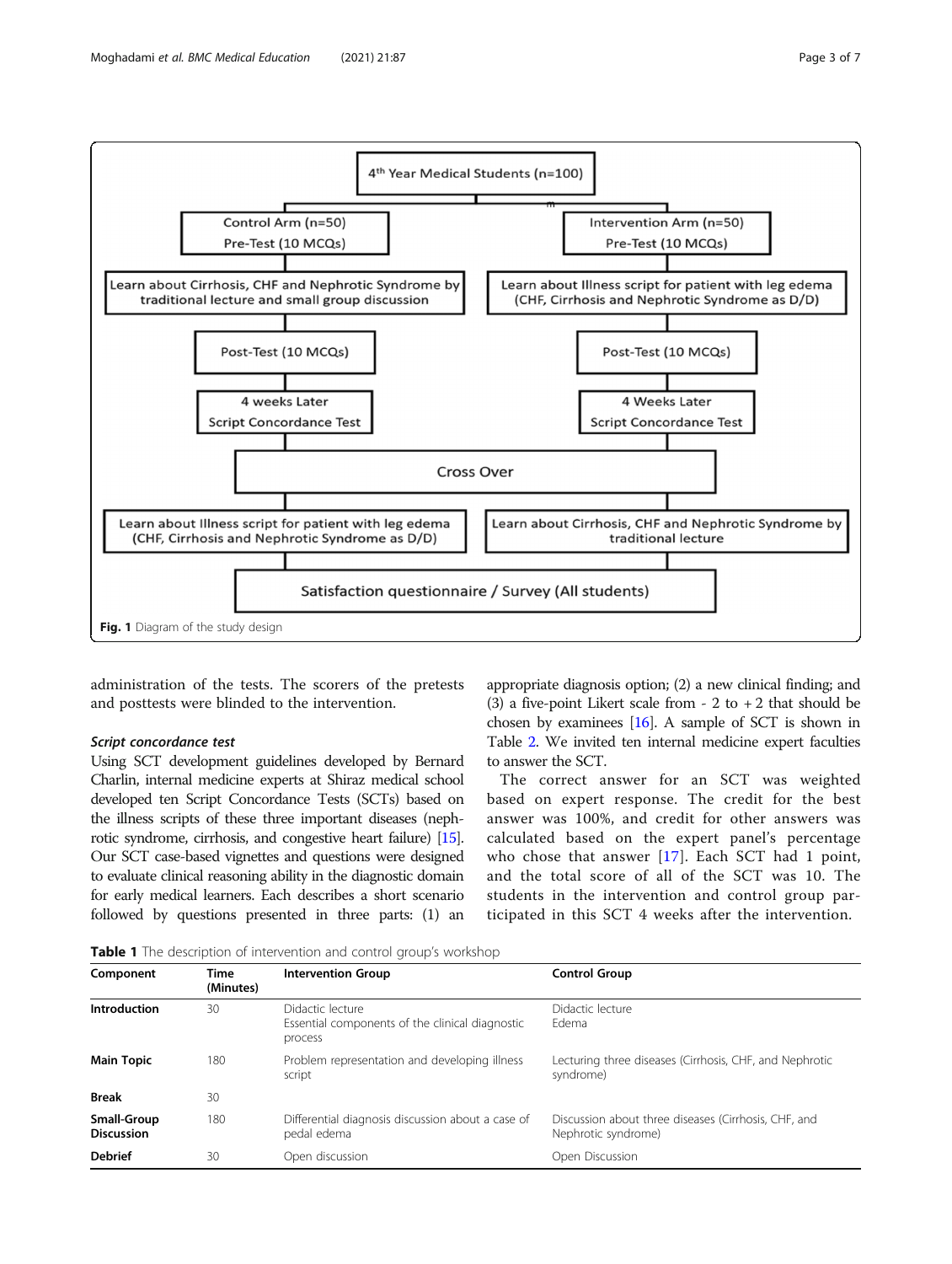<span id="page-3-0"></span>

| Table 2 SCT sample scenario. A 50 vears old female presents with both lower extremities edema since the last ten days |  |
|-----------------------------------------------------------------------------------------------------------------------|--|
|-----------------------------------------------------------------------------------------------------------------------|--|

|    | If you think about       | And you find                  | This hypothesis becomes |
|----|--------------------------|-------------------------------|-------------------------|
| q1 | Nephrotic syndrome       | Proteinuria > 3 g/ $24$ hours | $-2 - 10 + 1 + 2$       |
| q2 | Liver Cirhosis           | jaundice                      | $-2 - 10 + 1 + 2$       |
| q3 | Congestive heart failure | orthopnea                     | $-2 - 10 + 1 + 2$       |

− 2:The hypothesis is almost eliminated, 1-:The hypothesis becomes less probable

0:The information does not affect the hypothesis

+ 1:The hypothesis becomes more probable, + 2:The hypothesis is almost approved

## Satisfaction survey

After the SCT administration, students crossed over from the intervention group to the control group and vice versa. All medical students in both groups completed a satisfaction questionnaire/survey about the illness script method after participating in the teaching by illness script workshop. The questionnaire had 14 items/ questions and was designed based on our previous questionnaires about educational workshops' satisfaction and one other study in the illness script teaching method [[10,](#page-6-0) [18](#page-6-0), [19](#page-6-0)]. Students rated each item using a Likert scale  $(1 =$  strongly disagree to  $5 =$  strongly agree). Medical education experts determined the validity of the questionnaire using the modified Kappa variation coefficient [[20\]](#page-6-0). The modified Kappa coefficient was 0.75, and the reliability was established after a pilot study  $(r = 0.87)$ .

#### Statistical analysis

Data were analyzed with descriptive and analytic statistics such as paired t-test using SPSS, version 16. The alpha level was at 0.05. The effect size was measure by Cohen's d method [[21\]](#page-6-0).

## Ethical consideration

The Ethics Committee approved of Shiraz University of Medical Sciences approved our study by ethical code number IR.SUMS.REC.1397.470 and did not need to register with the Iranian Registry of Clinical Trials. Informed written consent to participate was obtained from all participants. Participants joined the study voluntarily, and their scores remain confidential.

## Results

Of the hundred participating students, 47 (47%) were male, and 53 (53%) were female. The effect size was 2.04 for pretests and posttests in the intervention group, and 1.99 for the control group. There was no difference in pretest scores between the intervention and control group by student t-test (10.87 + 2.49 vs. 9.84 + 2.85,  $p =$ 0.083) which was suggestive of similar baseline knowledge in both groups. On the knowledge test, the mean posttest scores (14.38 + 2.59 in control group & 15.74 + 2.47 in intervention group) were higher than the pretest scores (9.84 + 2.85 in control group & 10.87 + 2.49 in intervention group) in both groups, and this difference by paired t-test was statistically significant ( $p = 0.0001$  in both groups). The comparison of posttest scores by student t-test in the intervention group was significantly higher than the control group ( $p = 0.009$ ). The effect size for the difference between posttests was 0.54 that is a moderate effect size. (Table 3). The intervention group's mean score was significantly higher on the SCT than the control group  $(6.12 \pm 1.95 \text{ vs. } 4.54 \pm 1.56, p = 0.0001).$ 

Table 3 Comparison of pretest and posttest in each group by pair T-test and between groups by students T-test

| Groups                    | Number | Mean $\pm$ SD    | p-value    | Cohen's D effect size |
|---------------------------|--------|------------------|------------|-----------------------|
| <b>Intervention Group</b> |        |                  |            |                       |
| Pretest                   | 50     | $10.87 \pm 2.49$ | 0.0001     | 2.04                  |
| Posttest                  | 50     | $15.74 \pm 2.47$ |            |                       |
| <b>Control Group</b>      |        |                  |            |                       |
| Pretest                   | 50     | $9.84 \pm 2.85$  | $0.0001^*$ | 1.99                  |
| Posttest                  | 50     | $14.38 \pm 2.59$ |            |                       |
| Pre-test                  |        |                  |            |                       |
| <b>Intervention Group</b> | 50     | $10.87 \pm 2.49$ | $0.083$ ** | 0.38                  |
| <b>Control Group</b>      | 50     | $9.84 \pm 2.85$  |            |                       |
| Post-test                 |        |                  |            |                       |
| <b>Intervention Group</b> | 50     | $15.74 \pm 2.47$ | 0.009      | 0.54                  |
| <b>Control Group</b>      | 50     | $14.38 \pm 2.59$ |            |                       |

\* Pair t-test, \*\* Independent t-test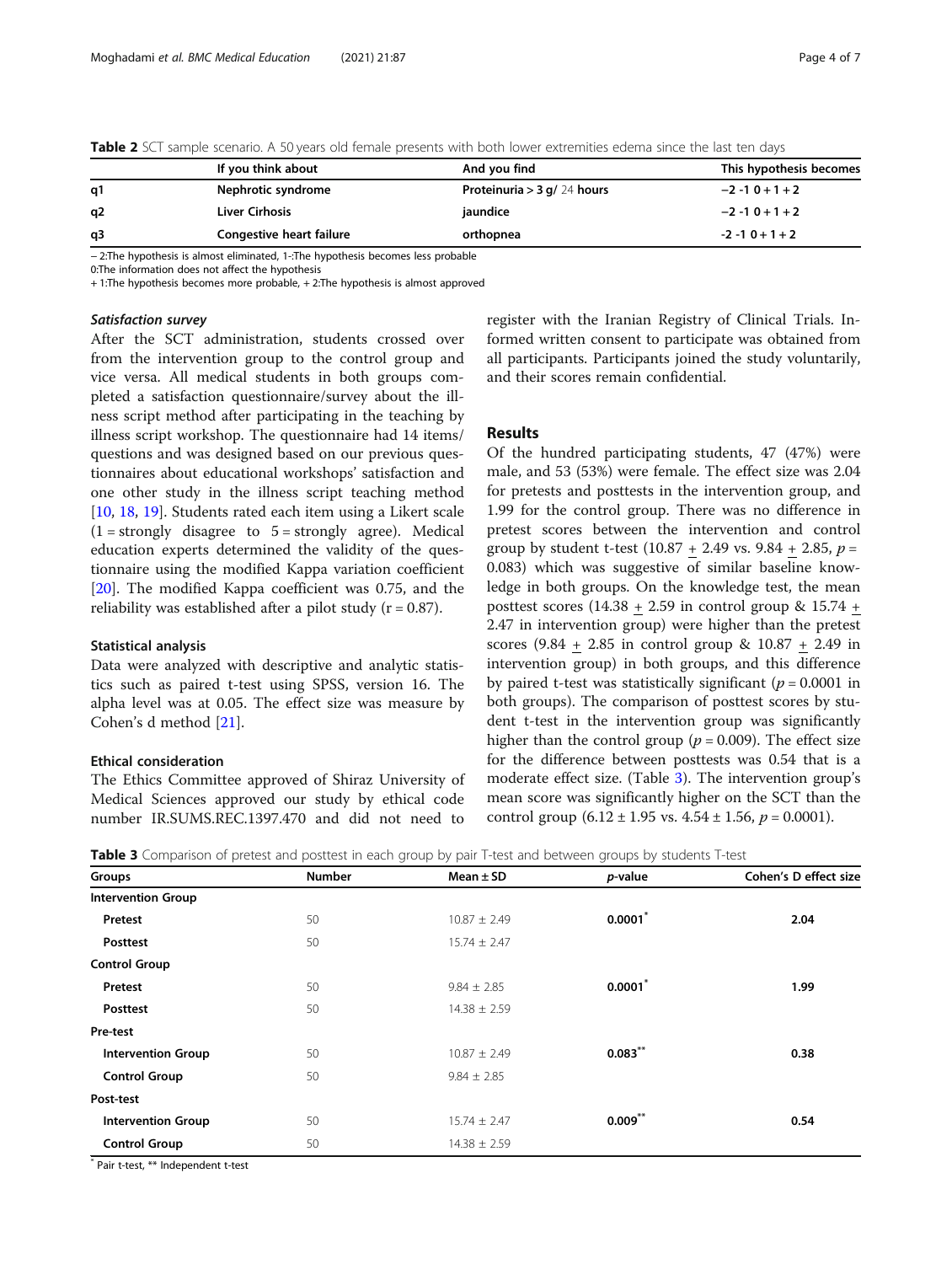Our satisfaction survey results indicated that the intervention was generally well-received by students (Table 4). Most students (82%) strongly agreed or agreed that the tutor gave them appropriate feedback. Most students (80%) also believed that the illness script method emphasized learning, and 78% of students reported that they were overall satisfied with the workshop. When students were asked how they would improve the workshop, the main suggestion was that the workshop should stress more on the "thinking aloud" approach.

## **Discussion**

This randomized controlled trial aimed to identify the effect of teaching clinical reasoning skills for the diagnosis domain based on the illness script method. Despite the illness script workshop's briefness in the intervention group and the lecturing in the control group, both the illness script method and lecturing appeared effective. Both groups showed significant improvement in posttest scores in comparison with pretest scores. The findings also showed a high effect size between pretests and posttests in both groups. The results that students improved on the posttest are likely unsurprising as most success in clinical reasoning is attributable to knowledge gained [\[22](#page-6-0)].

Our study also showed that illness script teaching intervention helps medical students earn better scores in posttest in contrast to the control group. This better score maybe because teaching by illness scripts method helps students recognize the standard and discriminating features in the intervention group better than the control group with a medium effect size between posttests in the intervention and control groups. A study by Linsen et al. about teaching clinical reasoning to first-year medical students showed that this education would increase students' participation in the learning process [\[23\]](#page-6-0).

Like the knowledge test, the SCT result showed a higher intervention group score than the control group. However, medical students' SCT average score in the intervention groups was around 60% of the total possible score, suggesting less proficiency even in the intervention group. These low scores might be due to their first learning experience with the illness script method and less clinical experience.

Other studies have used SCT for the assessment of clinical reasoning skills. The SCT assesses illness scripts' formation in medical students by comparing their answers on this test to a panel of experts' responses. In our previous studies, SCT has been described as a valid and reliable assessing tool in the clinical reasoning field [\[24](#page-6-0)–[27](#page-6-0)]. Compared to other studies, we had performed SCT 4 weeks after original workshops, which helped to understand retention of knowledge for some time compared to the immediate posttest, which was better in the intervention group than the control group.

Like our study, several studies have shown the effectiveness of teaching clinical reasoning skills during the formal curriculum. Lee et al.'s study about teaching clinical reasoning to medical students showed that the intervention group's students scored better than the control group on clinical reasoning tests named clinical reasoning problems [\[18](#page-6-0)]. Another study by Delavari et al. about the educational strategies inspired by theory in developing illness scripts revealed that the medical students' scores on clinical reasoning problem tests improved after the intervention [\[28\]](#page-6-0). Another study by Keemink et al. about illness script development in medical students showed that case-based teaching would foster the illness script's richness [[29](#page-6-0)].

Table 4 Results of the medical students' satisfaction with the illness script workshop

| No             | <b>Statement</b>                                                                  | A        | В        | C        | D        |
|----------------|-----------------------------------------------------------------------------------|----------|----------|----------|----------|
|                | I gained a good understanding of concepts in the clinical reasoning field         | 72 (72%) | 20 (20%) | 6(6%)    | 2(2%)    |
| 2              | The workshop encouraged me to improve my clinical reasoning ability in the future | 69 (69%) | 20 (20%) | 8(8%)    | 3(3%)    |
| 3              | The learning objectives of the workshop were clearly defined.                     | 72 (72%) | 26 (26%) | $0(0\%)$ | 2(2%)    |
| $\overline{4}$ | The amount of material delivered in the workshop was reasonable.                  | 70 (70%) | 23 (23%) | 6(6%)    | $1(1\%)$ |
| 5              | The level of difficulty of the workshop was appropriate.                          | 63 (63%) | 24 (24%) | 12 (12%) | $1(1\%)$ |
| 6              | The program was a good learning experience for me                                 | 74 (74%) | 16 (16%) | 9(9%)    | 1(1%)    |
| 7              | The illness script model was useful for improving my clinical reasoning skills.   | 61 (61%) | 23 (23%) | 15 (15%) | $1(1\%)$ |
| 8              | This type of education emphasized learning                                        | 80 (80%) | 12 (12%) | 7(7%)    | 1(1%)    |
| 9              | The tutor gave us appropriate feedback                                            | 82 (82%) | 14 (14%) | 3(3%)    | $1(1\%)$ |
| 10             | The "thinking aloud" method helped improve my clinical reasoning skills.          | 56 (56%) | 22 (22%) | 16 (16%) | 6(6%)    |
| 11             | The workshop was boring and wasted my time                                        | 4(4%)    | 10 (10%) | 86 (86%) | $0(0\%)$ |
| 12             | The students' participation was encouraged                                        | 74 (74%) | 23 (23%) | 3(3%)    | $0(0\%)$ |
| 13             | I recommend this type of teaching for other sign and symptoms                     | 76 (76%) | 18 (18%) | 4(4%)    | 2(2%)    |
| 14             | Overall, I am satisfied with the course.                                          | 78 (78%) | 14 (14%) | 6(6%)    | 2(2%)    |

A = Strongly agree/Agree, B=Neutral, C=Disagree/Strongly disagree, D = Missing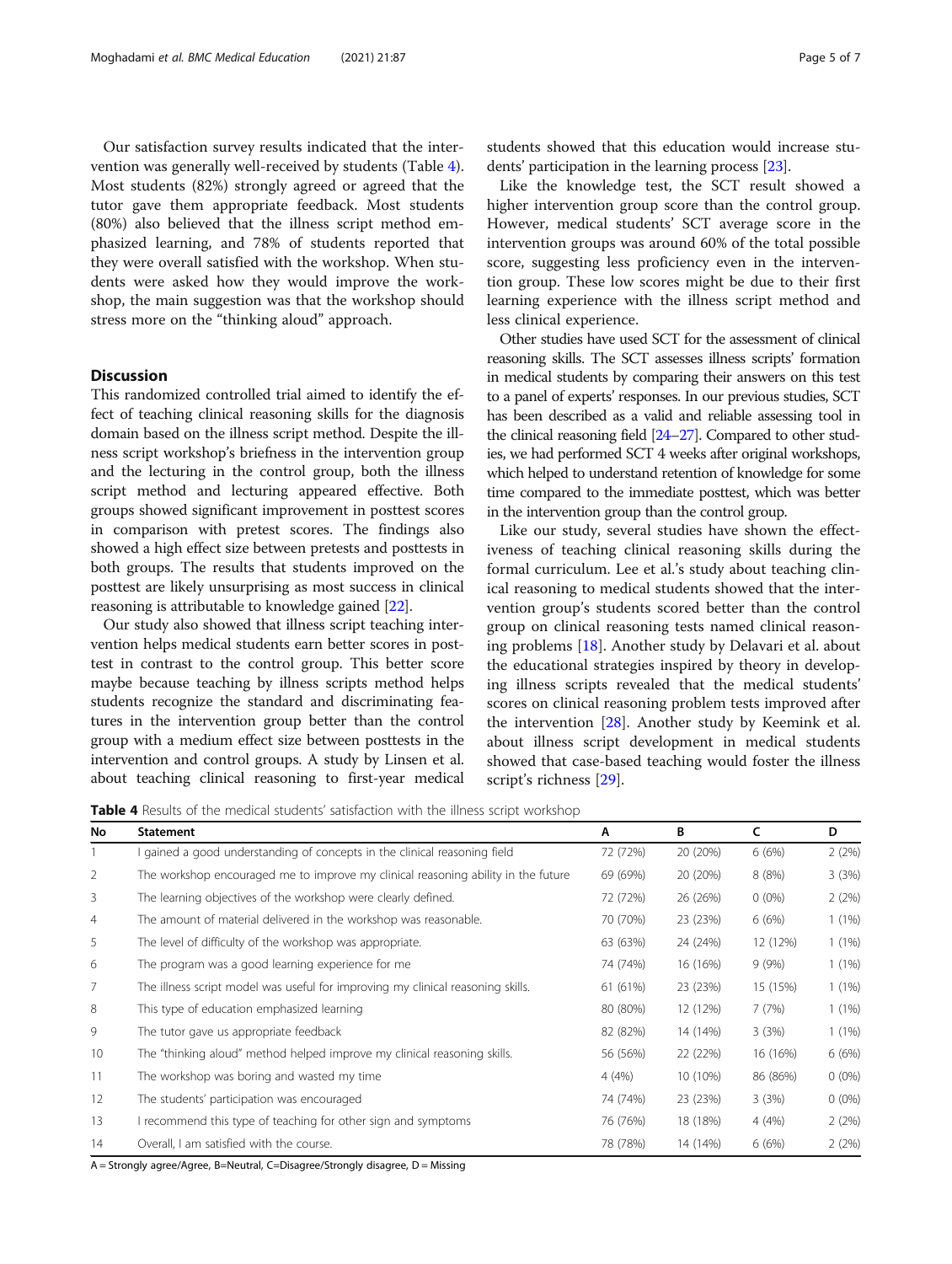<span id="page-5-0"></span>The satisfaction questionnaire results showed that the students were satisfied overall with the intervention. They were also satisfied with the tutors' appropriate feedback and believed that this course would lead to real learning.

Our study's most important strength was a randomized controlled nature, which can eliminate several confounding factors. Additionally, assessment of learning was done by multiple methods like knowledge test, SCT, and satisfaction survey showed positive results. Another study's strength was assessing intermediate-term knowledge retention tested by SCT 4 weeks after the original workshop. There are some limitations to the present study. We might have prepared the students for tests during teaching, especially with the same instructor and tutors for both groups; however, we used the help of an external observer to monitor the educational sections to reduce this limitation. Another limitation is that SCT was not a part of baseline testing, and we only used this test for posttests.

Third, while some changes are statistically significant, we cannot ascertain whether these are educationally significant. Because the results are symptom and signspecific, we cannot conclude that medical students develop better clinical reasoning skills in general, nor can we be sure of the clinical reasoning skills application during actual clinical practice. Third, this study is a single-center study for a specific group of learners with small sample sizes, so generalizability is limited.

## Conclusion

Teaching with illness scripts method provided an effective way to improve students' clinical reasoning scores for diagnosis domain posttest and SCT. Whether this approach translates to improved clinical reasoning skills in real clinical settings merits further study. Our findings can serve as a rationale for implementing clinical reasoning education modules for undergraduate medical education curricula to empower medical students in clinical reasoning skills.

## Supplementary Information

The online version contains supplementary material available at [https://doi.](https://doi.org/10.1186/s12909-021-02522-0) [org/10.1186/s12909-021-02522-0.](https://doi.org/10.1186/s12909-021-02522-0)

#### Additional file 1.

#### Abbreviation

SCT: Script Concordance Test

#### Acknowledgments

This study is a part of a thesis by the first author, Mana Moghadami, for obtaining a Medical Doctor's degree in Shiraz Medical School. This study was approved and financially supported by Shiraz University of Medical Sciences, Shiraz, Iran, with an ethical code: IR.SUMS.REC.1397.470. This study was also a Foundation for Advancement of International Medical Education and

Research (FAIMER) project by the second author, Mitra Amini, a professor of Shiraz University of Medical Sciences and a FAIMER fellow. The fourth author, Bhavin Dalal, guided this project at the FAIMER Institute. This study was supported in part by the Foundation for Advancement of International Medical Education and Research. However, the findings and conclusions do not necessarily reflect the opinions of this organization. We thank the faculty members and medical students at Shiraz Medical School for their participation in this study. We give our special thanks to all FAIMER faculty members and fellows for their continuous support of this project. We also thank Jennifer Wilson at Jefferson (Philadelphia University + Thomas Jefferson University) for editorial assistance.

#### Authors' contributions

All authors contributed to the study's commencement and coordination, collected data, and drafted the manuscript.  $MM_1$ , MA, and  $MM_2$  participated in data collection, analysis, and writing of the manuscript. BD and BC participated in the study's supervision, interpretation of data, and revising the manuscript. All authors read and approved the final manuscript.

#### Funding

All of the funds of the present study (including the funds for performing teaching sections) were provided by the vice-chancellor of research at Shiraz University of Medical Sciences.

#### Availability of data and materials

The datasets used and analyzed during the current study are available from the corresponding author on request.

#### Ethics approval and consent to participate

The Ethics Committee approved this study of Shiraz University of Medical Sciences by ethical code number IR.SUMS.REC. 1397.470 and did not require registration with the Iranian Registry of Clinical Trials. Informed written consent to participate was obtained from all students. Students participated in the study voluntarily, and their scores remain confidential.

#### Consent for publication

Not applicable.

#### Competing interests

The authors declare that they have no competing interests. Mitra Amini is the associate editor of the BMC Medical Education Journal, but there is no competing interests to declare.

#### Author details

<sup>1</sup>Shiraz Medical School, Shiraz University of Medical Sciences, Shiraz, Iran. <sup>2</sup>Clinical Education Research Center, Shiraz University of Medical Sciences, Shiraz, Iran. <sup>3</sup> Foundation for Advancement of International Medical Education and Research (FAIMER), Philadelphia, USA. <sup>4</sup>Noncommunicable Disease Research Center, Shiraz University of Medical Sciences, Shiraz, Iran. <sup>5</sup>Oakland University William Beaumont School of Medicine, Rochester, MI, USA. 6 Medical School, University of Montreal, Montreal, Canada.

#### Received: 11 May 2020 Accepted: 27 January 2021 Published online: 02 February 2021

#### References

- 1. Eva KW. What every teacher needs to know about clinical reasoning. Med Educ. 2007;39:98–106.
- 2. Young M, Thomas A, Lubarsky S, Ballard T, Gordon D, Gruppen LD, et al. Drawing boundaries: the difficulty in defining clinical reasoning. Acad Med. 2018;93(7):990–5.
- 3. Van der Vulten CPM, Newble DI. How can we test clinical reasoning? Lancet. 1995;345:1032–4.
- 4. Rencic J, Trowbridge RL, Fagan M, Szauter K, Durning S. Clinical reasoning education at US medical schools: results from a national survey of internal medicine clerkship directors. J Gen Intern Med. 2017;32(11):1242–6.
- 5. Bowen JL. Educational strategies to promote clinical diagnostic reasoning. N Engl J Med. 2006;355:2217–25.
- 6. Custers EJFM. Thirty years of illness scripts: theoretical origins and practical applications. Med Teach. 2014;37(5):457–62.